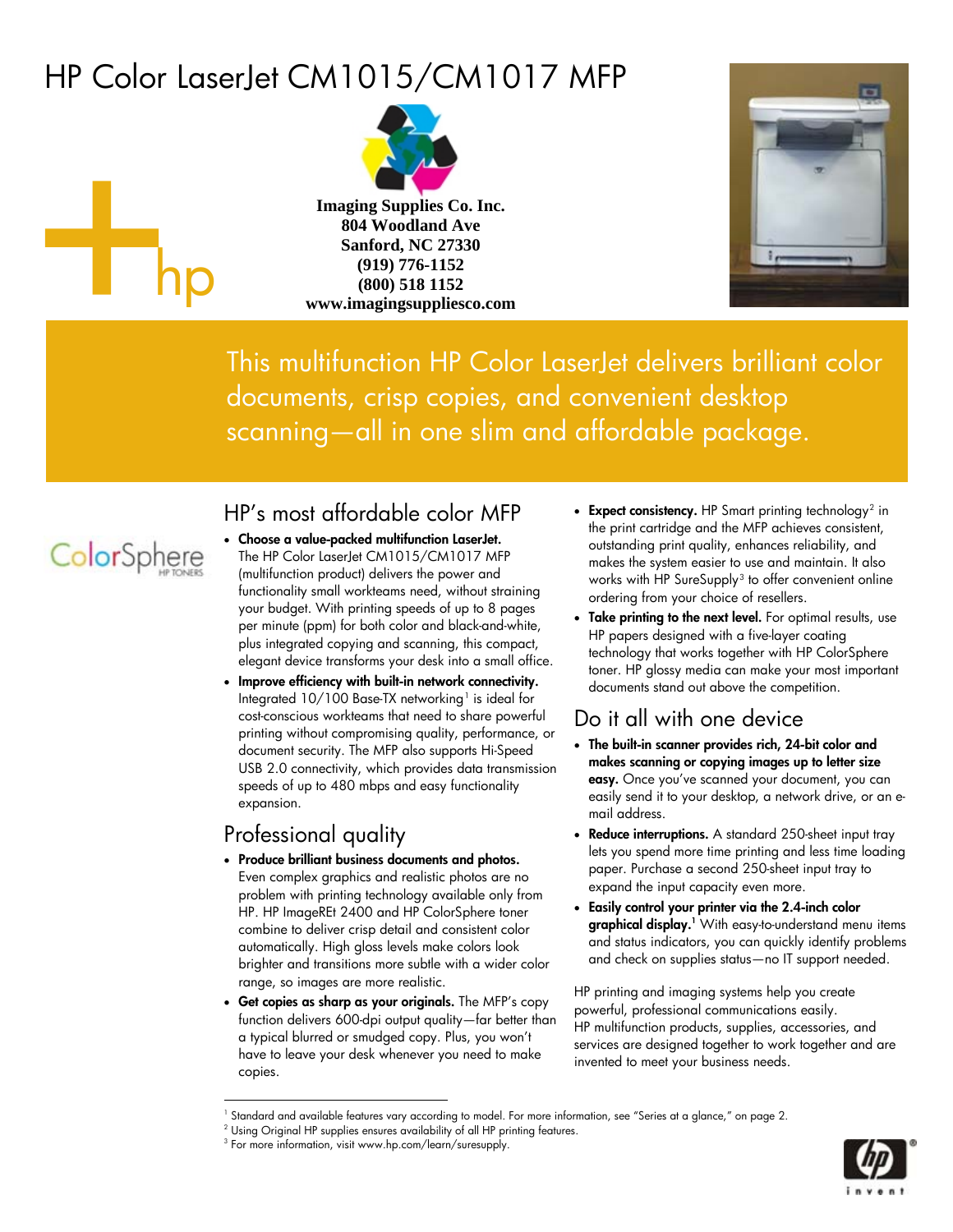# HP Color LaserJet CM1015/CM1017 MFP

- 1 Easy-to-use control panel with 2.4 inch color graphical display provides menu items, status indicators, and instant supplies information (CM1017 model only)
- 2 Color flatbed scanner
- 3 125-sheet top output bin
- 4 One-door access to the four easy-to-install print cartridges
- 5 250-sheet multipurpose tray (tray 2)
- 6 Priority feed slot for special paper (tray 1)
- 7 Optional 250-sheet input tray (tray 3)
- 8 96 MB of built-in memory and a powerful 300 MHz processor perform complex tasks quickly
- 9 Hi-Speed USB 2.0 port
- 10 Built-in 10/100 Base-TX Ethernet/Fast Ethernet print server enables cost-effective networking (CM1017 model only)
- 11 DIMM access door lets you add optional memory modules—for up to 224 MB total
- 12 Photo memory card slots enable convenient photo printing (CM1017 model only)



### Series at a glance



- Two-line tilt screen display
- Hi-Speed USB 2.0 port



#### HP Color LaserJet CM1015 MFP **HP Color LaserJet CM1017 MFP**

All of the features of the HP Color LaserJet CM1015, plus:

- 2.4 inch tilt screen color graphical display
- Built-in 10/100 Base TX Ethernet/Fast Ethernet print server
- Photo memory card slots with support for CompactFlash, SmartMedia, Multi Media, Memory Stick, Memory Stick PRO, SD (Secure Digital), xD-Picture Card formats

#### HP Color LaserJet CM1017 MFP with optional 250-sheet input tray 3 shown

8 9 10

11

12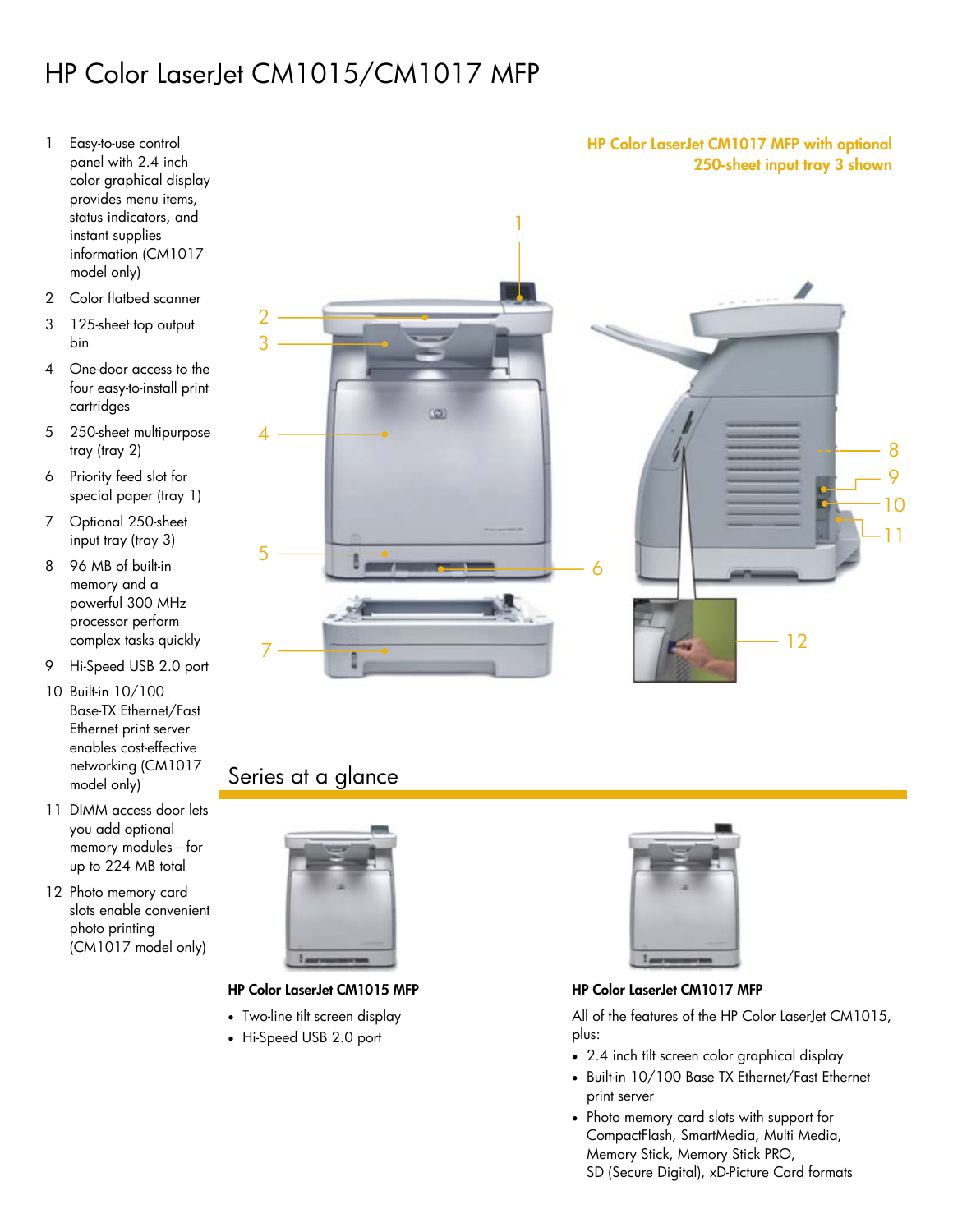## Multiple functions in one reliable and easy to manage device—it's just what your workteam needs to speed things up.







#### Scan and send documents and images

The HP Color LaserJet CM1015/CM1017 MFP enables sending and archiving of scanned documents for a fast, simple, and reliable way to capture paperbased content in digital format, so you can better manage valuable information.

Easily scan business material—such as documents, manuals, and reports—directly to your desktop, an email address, or a network drive for easy archiving. The device comes standard with Readiris Pro Text Recognition software for converting hardcopies into editable text, saving you valuable time.

#### Color communicates more effectively

Statistics show that color improves comprehension, increases readership, accelerates learning, and reflects a professional image. No matter what your business creates, you can't afford not to use color. Print in color to produce more effective internal communications, including memos, e-mail, and spreadsheets. Create external communications in color for a professional appearance, such as reports and proposals, letterhead and business cards, and presentation handouts. Develop full-color attentiongetting marketing collateral that differentiates your business from the competition, such as brochures, flyers, and advertisements.

The HP Color LaserJet CM1015/CM1017 MFP series easily and affordably brings the advantages of high-quality LaserJet color to your business.

#### The convenience of digital photos

Never lose a favorite photo again. HP Photosmart Premiere makes organizing photos and building albums easy and fun. It lets you quickly design personalized greeting cards, edit and print photos, and share them with family and friends via e-mail or the web.



#### Easy device management

This MFP lowers your total cost of ownership by minimizing printer downtime with top-of-the line management solutions:

- HP Solutions Center is a software package that lets you manage printer and copier settings as well as scanned images, photos<sup>1</sup>, and supplies—all from a single screen. It's easy to install and a simple graphical interface makes it easy to use.
- Businesses have a huge investment in their print resources, and providing and managing end-user access to these resources can be a full-time job for busy IT professionals. The HP Universal Print Driver Series for Windows can alleviate such headaches with a single, intelligent driver that replaces individual drivers for most HP networked printers. For more information and to download the driver for free, go to www.hp.com/go/universalprintdriver.
- HP Toolbox FX for Windows® environments is a software tool that lets you configure settings, check status, view troubleshooting information, and set alerts.

#### Legendary HP service and support

Our award-winning customer service and support backs every MFP with a one-year limited warranty, fast, knowledgeable online support available 24/7 at www.hp.com/support, and easy-to-access phone support provided by HP-trained agents. Plus, you can enhance your warranty protection with affordable HP Care Pack Services.

#### 100 million HP LaserJet printers shipped

No one has supplied more printers to more people than HP. For more than 20 years, HP has introduced innovative laser printing products. And now, HP celebrates shipment of the 100 millionth HP LaserJet printer. HP printers offer proven reliability, awardwinning service and support, and the broadest portfolio of printing solutions in the industry. Count on the legendary quality of HP LaserJet printers.